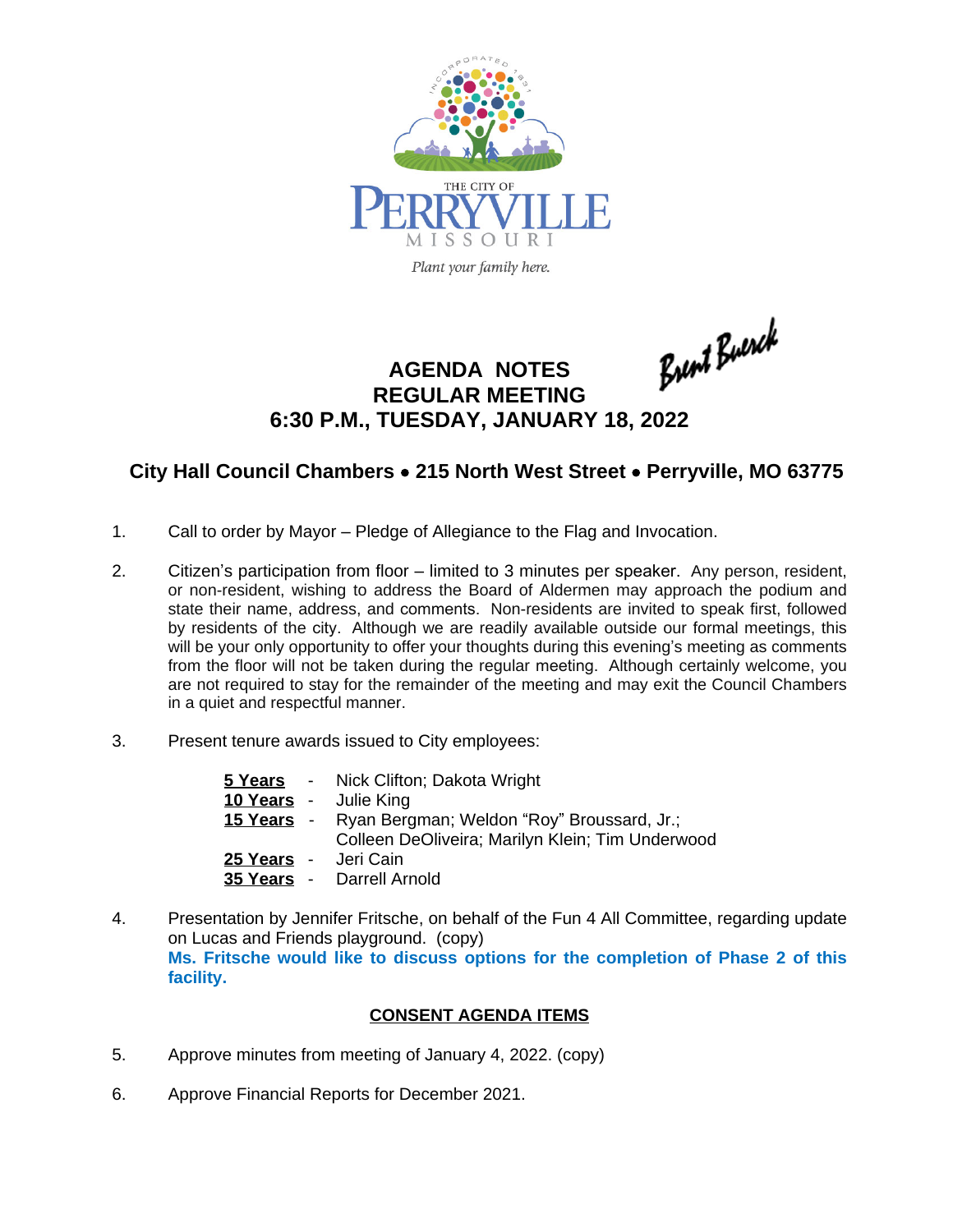- 7. Approve Pay Application 16 from Robinson Industrial and Heavy Contracting and HDR for the WWTP Facility Improvement Project - \$623,896.20. (copy) **This invoice is from the Design Build Team of Robinson Industrial & Heavy Contracting (RiHC) and HDR for work relating to the new Wastewater Treatment Plant.**
- 8. Approve Pay Estimate 4 from Lappe Cement Finishing, Inc., relative to the 2021 Street Improvement Project - \$267,472.16. (copy) **This bill relates to the North Parkview street reconstruction and water line project.**
- 9. Approve request from St. Vincent DePaul Church's Youth Minister to close St. Joseph Street and streets around the Square for a March for Life on Friday, January 28, 2022, beginning at 10:00 a.m. **As is tradition, St. Vincent students attend the March for Life every year in Washington D.C. Unfortunately for them, this event was cancelled this year due to ongoing COVID concerns. Instead, the school plans to organize a march of their own here in Perryville. If approved, they hope to march from St. Vincent to the Square and back. They estimate this entire walk will take less than 1 hour. Chief Hunt is supportive of this request and has agreed the PD will assist in traffic control. Given the number of school-aged children involved, staff recognizes this to be a safety issue and believes the action of closing the street is justifiable.**
- 10. Approve request to sell city property through Purple Wave On-Line Auction site. (copy) **These items are no longer of use to the City and are ready to be "surplused" upon Board approval.**
- 11. Approve extension of sludge farm agreement with Earl Miesner with a three-year extension rather than a five-year extension. (copy) **Mr. Miesner has agreed to the terms found in the current contract except he would like to extend for 3 years rather than 5 years as originally intended. Staff is in favor of this request and looks to the Board for approval.**
- 12. Approve updated Trash Collection and Placement Schedule. (copy) **Staff has worked the bugs out of the route optimization software and is ready to move forward. Instead of driving every street looking for yard waste, limbs, and debris, this system will now allow staff picking up trash to "cue the system" to schedule a subsequent pickup. That said, it would require everything to be set out by trash day so it can be entered into the system for pickup. This is a minor inconvenience that should generate much efficiency. If the Board consents, staff will bring back revised ordinances to fully implement the change.**
- 13. Approve update to Police Department Operations Manual GO-22-0101. (copy) **This new policy drafted by Police administration outlines the changes the Board previous approved regarding K-9 transport outside of the city limits.**
- 14. Approve staff's recommendation to re-suspend Well 1 operation. (copy) **Upon approval, the use of this well will again be suspended pending MoDNR's evaluation and staff's identification of a viable solution. We expect that to occur prior to summer and a more permanent solution will then be presented to the Board.**

## **END OF CONSENT AGENDA**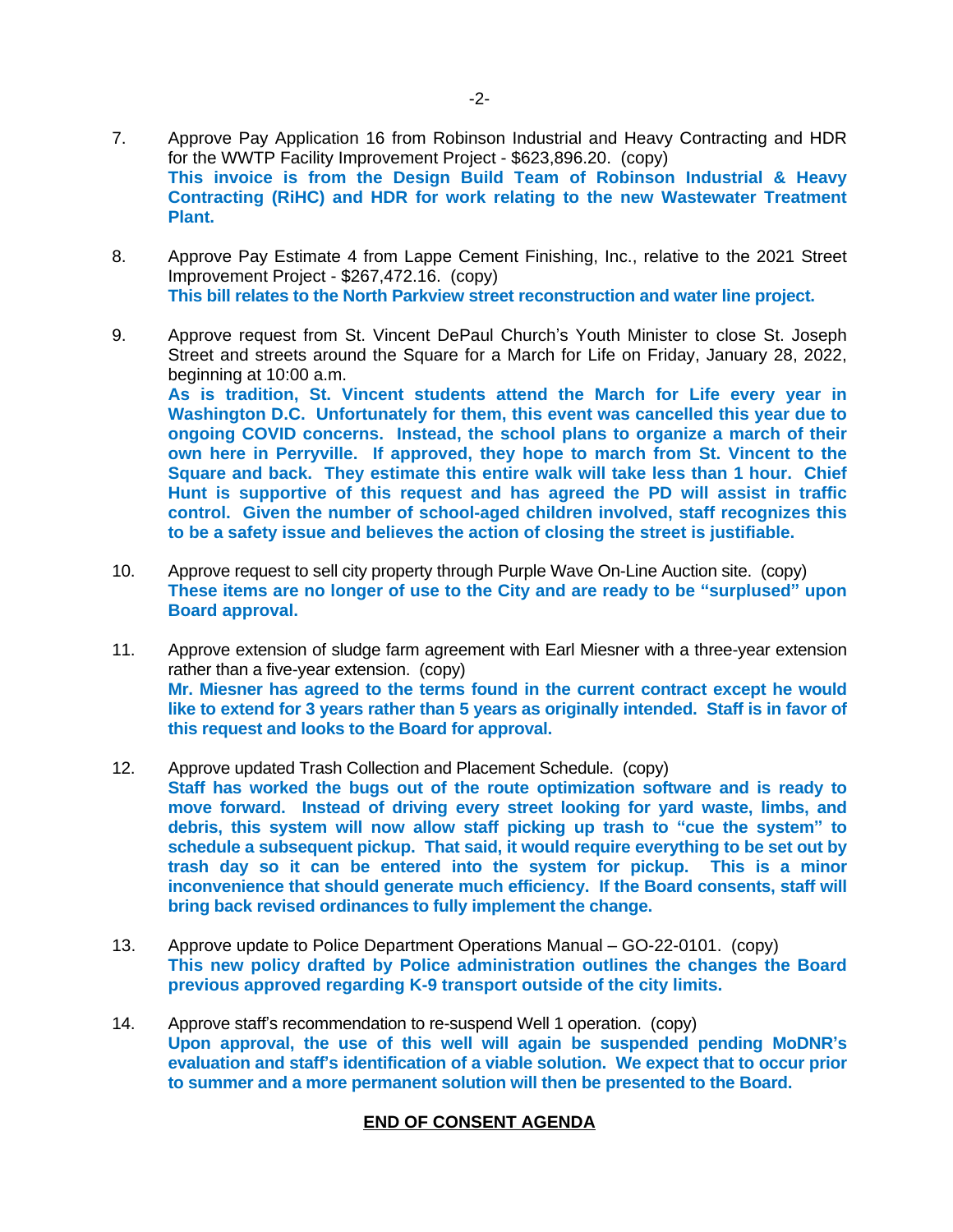15. Discussion regarding traffic control on Brenda Avenue.

**After Board discussion, staff consideration, and further discussion with the City Attorney, staff recommends clarifying City ordinances regarding Brenda by spelling out the following ordinances:**

- **1. Vehicles in excess of 1 ton are prohibited from parking on Brenda Avenue;**
- **2. The entirety of Brenda will be a "No loading/unloading zone, " requiring businesses to use their parking lots for such activities.**
- **3. The street parking of any-sized trailer is prohibited, whether attached or unattached.**
- **4. The entire north side of Brenda will be no parking.**
- 16. Discussion regarding Downtown Square streetlights.

**At this writing, staff is still putting together information for the Board to consider in evaluating whether to replace the lights or repair and refurbish the existing poles. The remaining poles have been checked and staff does not believe any of those are immediately compromised. For simplicity's sake, the following chart explains how staff is thinking about this issue. Based on this analysis, it appears repairing the poles will come at a much higher labor cost while purchasing new poles will come at a higher material cost. Staff would like the Board to consider both options and will hopefully have some cost estimates at the meeting for the Board to consider.**

| Task                                       | <b>Repair</b> | <b>Replace</b> |
|--------------------------------------------|---------------|----------------|
| <b>Remove Poles</b>                        | x             | X              |
| <b>Inspect Existing Poles for Repairs</b>  | X             |                |
| <b>Transport Poles to Welder</b>           | X             |                |
| <b>Attach Gussets/Make Repairs</b>         | X             |                |
| <b>Transport Poles to Painter</b>          | X             |                |
| <b>Return Poles to Square</b>              | X             |                |
| <b>Re-engineer Pole Bases</b>              | X             |                |
| <b>Electrical Work to Reinstall Poles</b>  | X             | X              |
| <b>Install Poles</b>                       | X             | X              |
| <b>Inspect &amp; Repair Existing lines</b> | X             | X              |
| <b>Dispose of Poles</b>                    |               | χ              |

- 17. Bill No. 6259 for Ordinance No. 6476 Accepting Voluntary Annexation from Missouri Highways and Transportation Commission for a portion of State Highway AC - second reading and final passage. (copy) **At long last, staff is ready to present this to the Board of Aldermen for consideration. This petition would annex the section of Route AC that remained in the County. This will greatly clarify who is responsible for the patrol and accidents in the area. Please note, there is no private property being annexed as part of this petition.**
- 18. Bill No. 6260 for Ordinance No. 6477 Accepting Voluntary Annexation from the City of Perryville, Missouri, for a 5.37 acre tract as recorded in Document 2021R01107 of the Perry County Deed Records - second reading and final passage. (copy)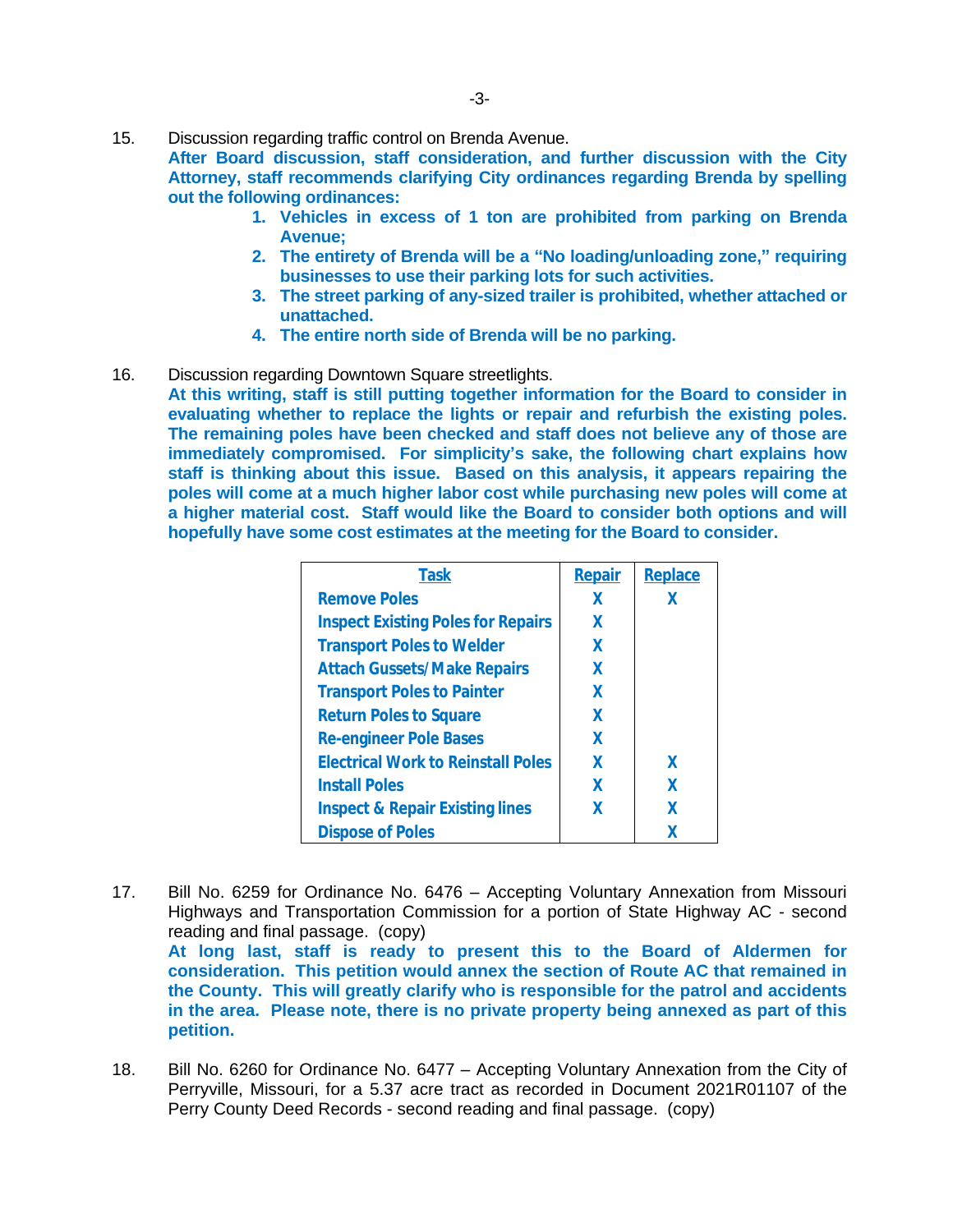**Similar to the item above, this item had been in the works for many years. This is an uneconomic remnant from MoDOT's work along Perryville Boulevard. MoDOT has elected to transfer ownership to the City, along with some deed restrictions designed** -4-

**to protect the nearby caves and sinkholes. This petition would annex the property into the city limits of Perryville.**

- 19. Bill No. 6261 for Ordinance No. 6478 Accepting General Warranty Deed from Perryville Development Corporation relative to property for Technical Education Building - second reading and final passage. (copy) **This will finalize our purchase of six acres at the corner of Perryville Boulevard and Toohey Drive for the purpose of building the Perryville Technical Education Campus.**
- 20. Bill No. 6262 for Emergency Ordinance No. 6479 Amending Chapter 10.20 of the Code of Ordinances relative to prohibited parking schedule (Brenda Avenue) - first and second reading and final passage. (copy enclosed - may be read by title only) **See # above. Assuming the Board agrees with the summary outlined above, this will adopt an emergency ordinance enacting the same.**
- 21. Bill No. 6263 for Ordinance Entering into an Engagement Letter with Day Pitney, LLP, and Privileged and Confidential Common Interest and Joint Litigation Agreement relative to Natural Gas Pipeline Intervenor Group Legal Representation - first reading. (copy enclosed - may be read by title only) **Day Pitney is the IMGA-recommended attorney to represent the City of Perryville**

**(along with other customers) in the Federal Energy Regulatory Commission's (FERC) rate case involving the Natural Gas Pipeline Company of America, LLC (NGPL), which is where the City receives its natural gas. The City has previously utilized such firms, in concert with other cities, to ensure the best prices for our customers. The second document is a confidentiality agreement with the Illinois Municipal Electric Agency, one of the partners involved.**

- 22. Bill No. 6264 for Ordinance Amending Title 17, Chapter 17.60.050(B), of the Code of Ordinances relative to Schedule of Minimum Parking Spaces Required - first reading. (copy enclosed - may be read by title only) **Staff previously visited with the Planning & Zoning Commission and the Board of Aldermen regarding parking requirements. At this time, staff proposes eliminating requirements for commercial businesses and simply allowing the businesses to determine their own parking requirements. This will free up more property for redevelopment in the City and also allows the private businesses to consider things like online shopping, store delivery and pickup, and changing shopper preferences in how they design and build their retail spaces. Although this is a growing trend nationally, we would likely be the first city in Missouri to take this step to improve its business climate. At this time, staff proposes leaving the restrictions in place for residential development, particularly as it relates to multi-family complexes.**
- 23. Committee Reports: Public Works, Public Safety, Finance, Liaison, Sidewalk, and Economic Development.
- 24. Report by City Administrator:
	- Chamber Annual Meeting (copy)
	- Board Appreciation Dinner February 25, 2022 @ Perryville Country Club (copy)
	- Missouri Conservation Article
	- Veterans Memorial Field